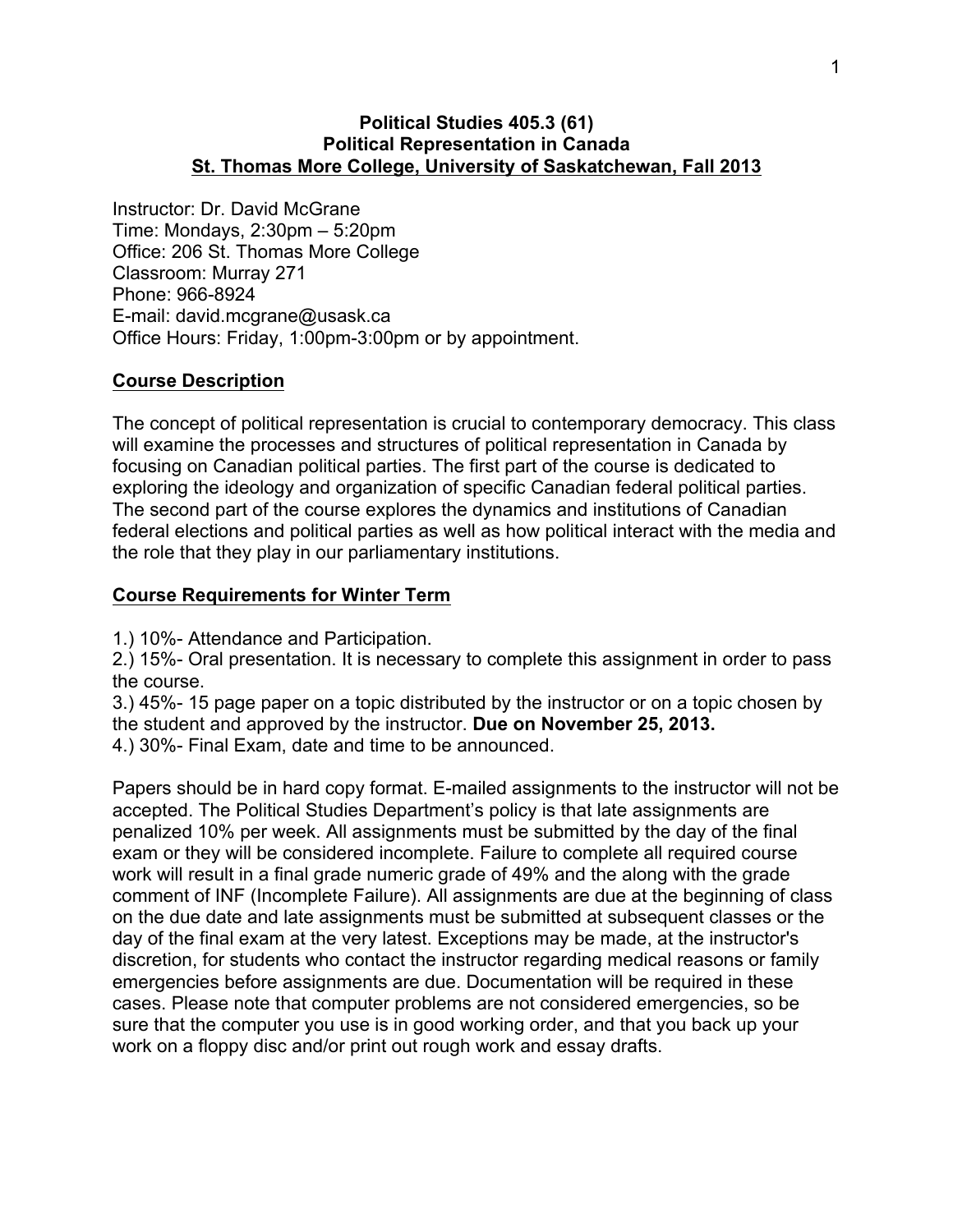Concerns about the marking of assignments are welcome. If the student has concerns about the mark that they received for an assignment, they are asked to submit a written memo of a half page to the instructor explaining their concern at the beginning of the class after the assignment has been handed back to the student. The instructor will then report back to the student on their concern.

# **Plagiarism**

The St. Thomas More Faculty Council has adopted the following policy on plagiarism:

"St. Thomas More College follows the rules regarding Academic Dishonesty as delineated in the University of Saskatchewan Calendar. Of these, plagiarism is a particularly serious offence that involves presenting another person's writing, ideas or creative work as your own. When quoting, paraphrasing, describing, presenting, summarizing or translating the work of others, you must acknowledge the source of the information you use, which includes ensuring that the reader can differentiate between your words and the words of others. Sources may come in print, electronic, digital, visual or oral form, and may be provided by a published author, fellow student, artist, or Internet site. Purchasing papers is not permitted. It is your responsibility to understand what constitutes plagiarism; when in doubt, consult your professor."

It should also be noted that sub-section C of section 2 of the University of Saskatchewan's *Regulations on Student Academic Misconduct* defines academic misconduct as: "Using work done in one course in fulfilment of any requirement of another course unless approval is obtained from the instructor by whom the material is being evaluated." As such, you need my permission to use substantial portions of a paper that you have handed into another professor for our class' final paper.

For further information see www.usask.ca/honesty

## **Students with Disabilities**

If you are a student who is registered with the Office of Disability Services for Students, you may apply for unique services or arrangements to complete the requirements for this course. Normally, these services will be provided through the DSS office. If you have not yet registered with that office, please do so as quickly as possible.

## **Required Texts**

Amanda Bittner and Royce Koop (editors), *Parties, Elections, and the Future of Canadian Politics,* (Vancouver: UBC Press, 2013).

Jon Pammett and Christopher Dornan (editors), *The Canadian Federal Election of 2011*, (Toronto: Dundurn Publishing, 2011).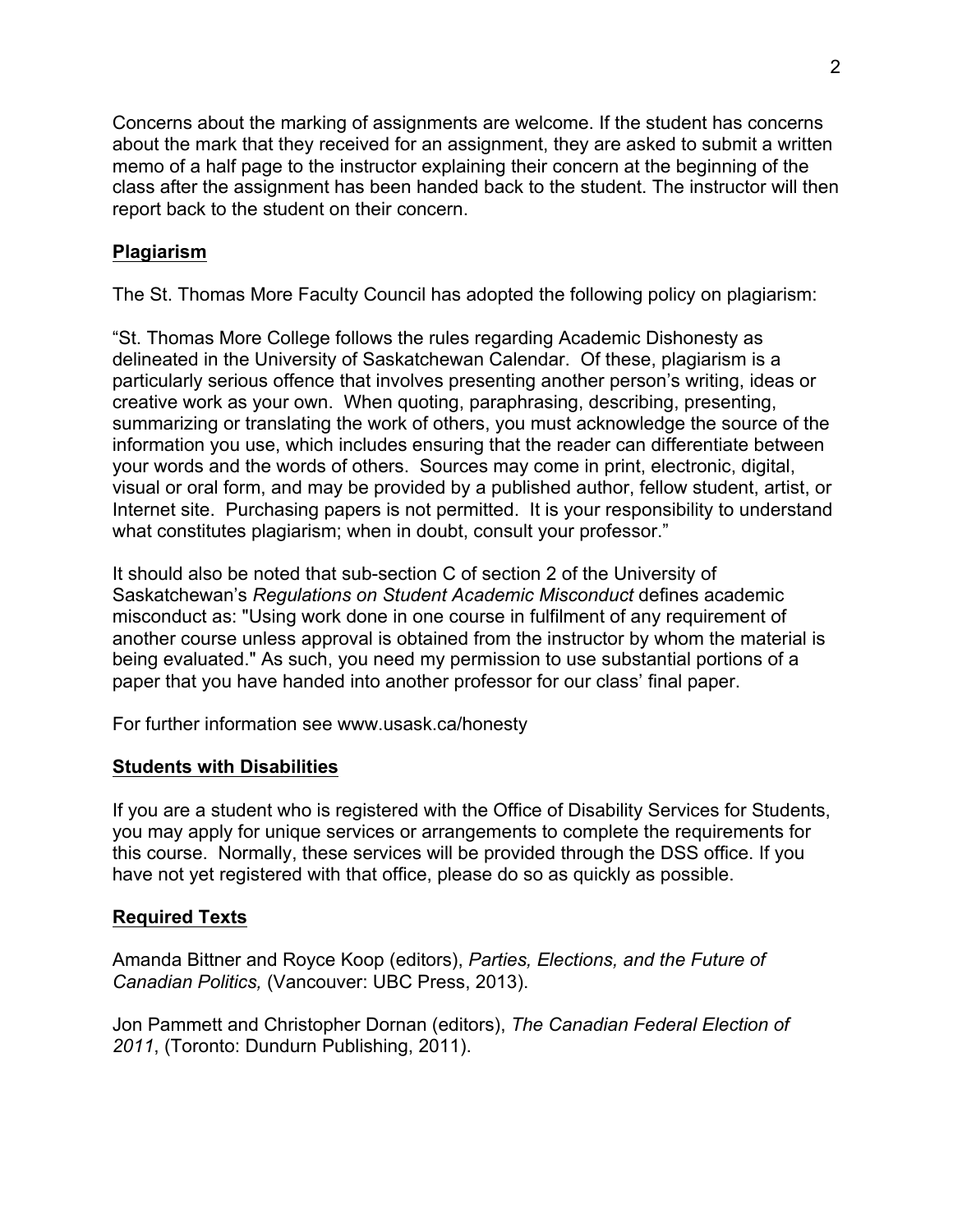\*\*\*\* Lectures will heavily discuss the readings in the textbook but they will not summarize or replicate the readings. In class discussions, you will be expected to critically interact with the assigned readings. Thus, it is imperative for all students to read each of the readings **and bring their textbooks to class**.

### **Reading Schedule**

#### **All readings are required.**

*PEFCP = Parties, Elections, and the Future of Canadian Politics, CFE = The Canadian Federal Election of 2011*

# **September 9th: Introduction to the study of Canadian political parties**

#### **September 16th : Brokerage Politics and the Canadian Party System**

Kenneth Carty, "Has Brokerage Politics Ended? Canadian Parties in the New Century", Chapter 1 in PEFCP, Richard Johnston, "Situating the Canadian Case", Chapter 13 in PEFCP, Royce Koop and Amanda Bittner, "Parties and Elections after 2011: The Fifth Canadian Party System?", Chapter 14 in PEFCP.

#### **September 23rd : CCF-NDP**

David McGrane, "Political Marketing and the NDP's Historic Breakthrough", Chapter 4 in CFE. Guest: Nettie Wiebe, Former Federal NDP candidate.

## **September 30th : Conservative Party of Canada**

Faron Ellis and Peter Woolstencroft, "The Conservative Campaign: Becoming the New Natural Governing Party", Chapter 2 in CFE, Jim Farney and Jonathan Malloy, "Ideology and Discipline in the Conservative Party of Canada", Chapter 10 in CFE, Lawrence LeDuc and Jon Pammett, "Evolution of the Harper Dynasty", Chapter 12 in CFE. Guest: Brad Trost, MP for Saskatoon-Humboldt.

### **October 7th : Liberal Party of Canada**

Brooke Jefferies, "The Disappearing Liberals: Caught in the Crossfire", Chapter 3 in CFE, Allison Harell, "Revisiting the 'Ethnic' Vote: Liberal Allegiances and Vote Choice among Racialized Minorities", Chapter 7 in PEFCP. Guest: Kevin Seesequasis, Organizer with the Liberal Party of Canada.

# **October 14th: CLASS CANCELLED. THANKSGIVING**

#### **October 21st: Third Parties**

Éric Bélanger and Richard Nadeau, "The Bloc Québécois: Capsized by the Orange Wave", Chapter 5 in CFE, Susan Harada, "Party of One: Elizabeth May's Campaign Breakthrough", Chapter 6 in CFE.

# **October 28th: Voter Behaviour**